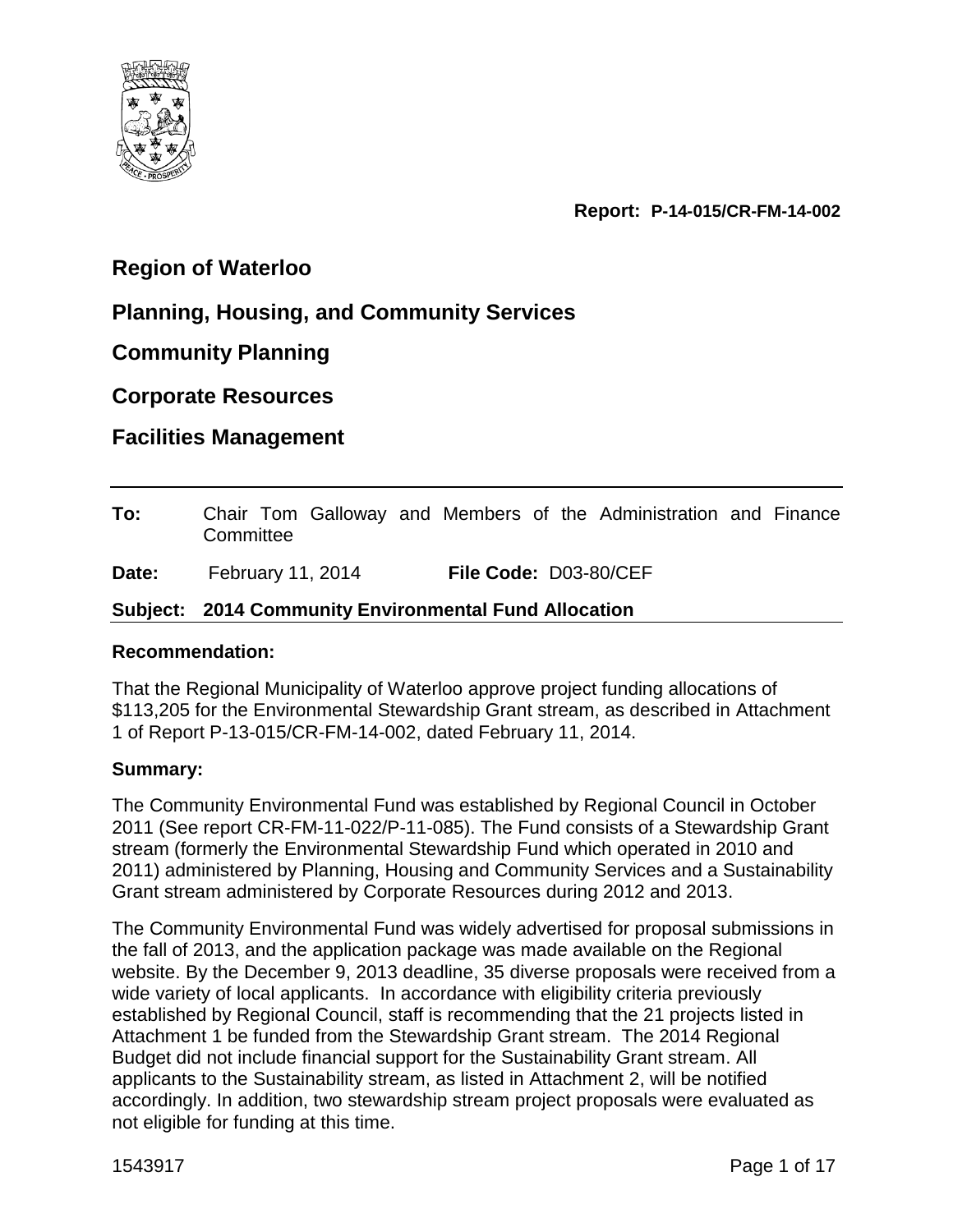The recommended projects would involve a wide variety of community stakeholders and cover a range of environmental activities. Nine schoolyard greening projects would further the Region's skin cancer prevention program and enhance the tree canopy in urban centres. In addition, the tree canopy along the Trans Canada Trail in Woolwich would be renewed in the light of ash tree die-off; a pollinator garden would be established at GRCA headquarters; an Earth day celebration would be held; citizens from three communities would engage in the creation and stewardship of gardens and a park; a strategy to control invasive Common Reed (Phragmites) in the Laurel Creek Headwaters Environmentally Sensitive Landscape would be developed, and invasive species would be controlled within an important natural feature at the rare Charitable Research Reserve.

Based on the project submissions, the recommended allocation of \$113,205 from the Community Environmental Fund would be matched by investments in cash or in-kind by the applicants for an estimated total of \$417,874, or an additional \$2.69 for every dollar invested by the Region.

### **Report:**

The Community Environmental Fund was established by Regional Council on October 26, 2011 (See report CR-FM-11-022/P-11-085). The Fund fulfills an action under the Environmental Sustainability Focus Area of the Region's 2011-2014 Strategic Plan to "Develop and implement an integrated funding program to support community-based environmental initiatives". The Community Environmental Fund welcomes applications for environmental projects falling within the following eight categories:

#### **Stewardship projects**:

- 1. Enhancement and restoration of natural areas
- 2. Naturalization projects
- 3. Acquisition of ecologically significant natural areas
- 4. Public education and awareness initiatives on some aspect of environmental stewardship
- 5. Research related to stewardship of natural areas

#### **Sustainability projects**:

- 6. Demonstration projects focused on reduction of GHG and air emissions, energy conservation and waste reduction/diversion
- 7. Public education/awareness initiatives which promote long term behavioural change on aspects of environmental sustainability (e.g. climate change)
- 8. Environmental sustainability-based research (focused on GHG and air emissions, energy conservation or waste reduction/diversion)

The Community Environmental Fund was widely advertised for proposal submissions in the fall of 2013, and the application package was made available on the Regional website. By the December 9, 2013 deadline, 35 diverse proposals were received from a wide variety of local applicants. Staff has reviewed the applications based on their fit with the eligibility criteria for the Fund, and where necessary, followed up with applicants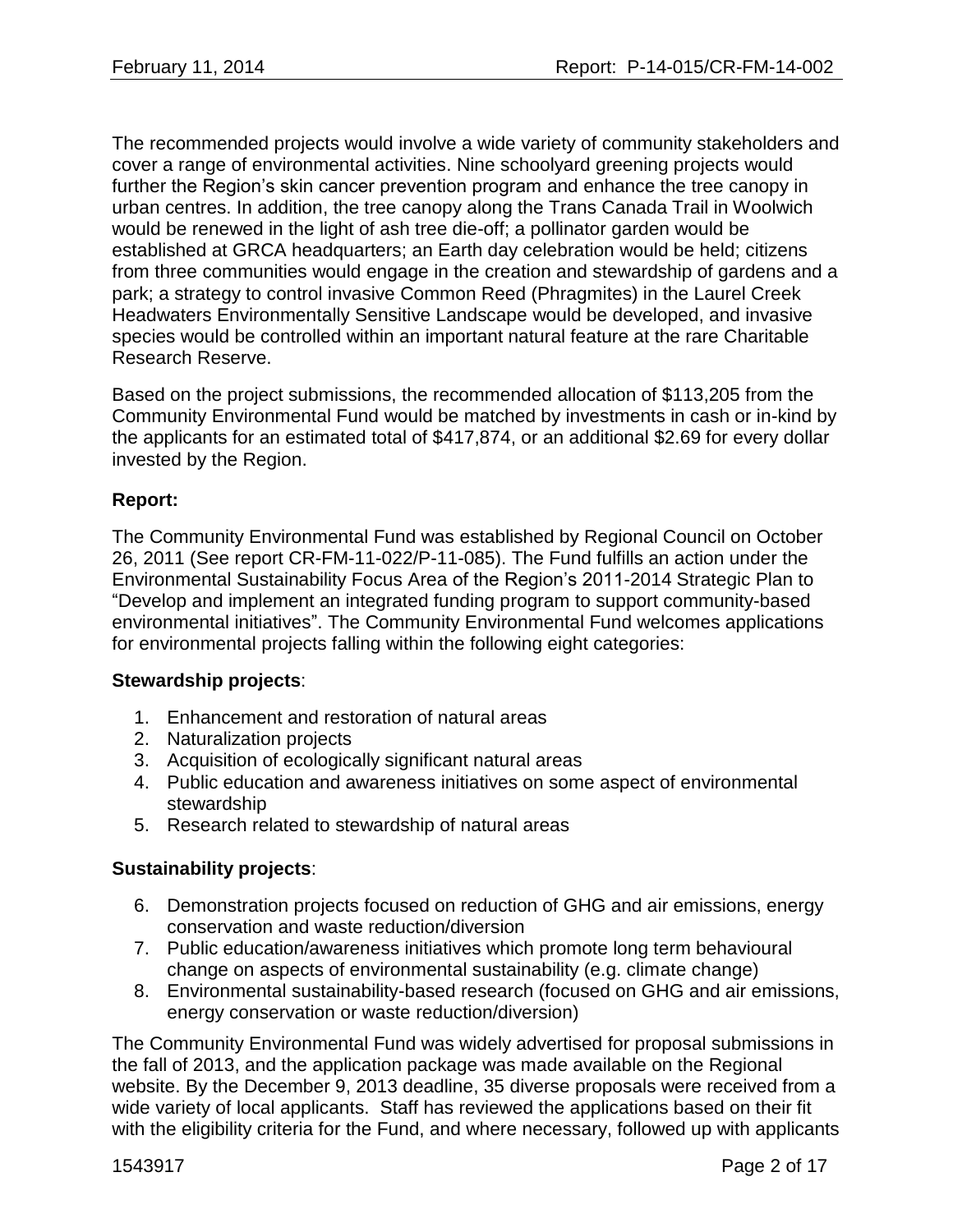to clarify that component cost items are appropriate and consistent with criteria approved by Council for applicants in general, and schoolyard greening projects in particular.

The recommended projects would involve a wide variety of community stakeholders and cover a range of environmental activities such as nine schoolyard greening projects which would further the Region's skin cancer prevention program and enhance the tree canopy in urban centres, renewing the tree canopy along the Trans Canada Trail in Woolwich, creating a pollinator garden at GRCA headquarters, contributing to an Earth Day celebration, engaging citizens from three communities in the creation and stewardship of gardens and a park, and developing a strategy to control invasive Common Reed (Phragmites) in the Laurel Creek Headwaters Environmentally Sensitive Landscape, and invasive species would be controlled within an important natural feature at the rare Charitable Research Reserve. Together, the proposed projects would involve hundreds of the Region's citizens of all ages and backgrounds in implementing the projects which would not only foster a culture of sustainability and environmental stewardship, but also nurture new skills and develop community capacity.

### **Funding Allocation**

#### Stewardship Grants

Twenty applications under the Stewardship Grant stream are recommended for approval at this time as follows:

| <b>Applicant</b>                          | Project                                                                       | <b>Amount</b> |
|-------------------------------------------|-------------------------------------------------------------------------------|---------------|
| St. John Catholic School                  | <b>Greening Project</b>                                                       | \$2,550       |
| James P. Wellheiser                       | Private Land Stewardship project                                              | \$1,800       |
| <b>Stanley Park Public School</b>         | <b>Schoolground Greening Project</b>                                          | \$3,000       |
| <b>St. Clement School</b>                 | <b>Schoolyard Greening Project</b>                                            | \$2,100       |
| <b>Grand River Conservation Authority</b> | <b>Pollinator Garden</b>                                                      | \$13,000      |
| City of Cambridge                         | Cambridge Stewardship                                                         | \$8,051       |
| <b>Coronation Public School</b>           | <b>Coronation Community Garden</b>                                            | \$2,000       |
| <b>Steward Avenue Public School</b>       | Stewart Avenue Public School -<br><b>Outdoor Renewal</b>                      | \$3,000       |
| City of Waterloo                          | City of Waterloo - Waterloo Earth<br>Day                                      | \$8,525       |
| <b>Winston Churchill Public School</b>    | Winston Churchill Public School -<br>Early Years Natural Playspace<br>Project | \$3,000       |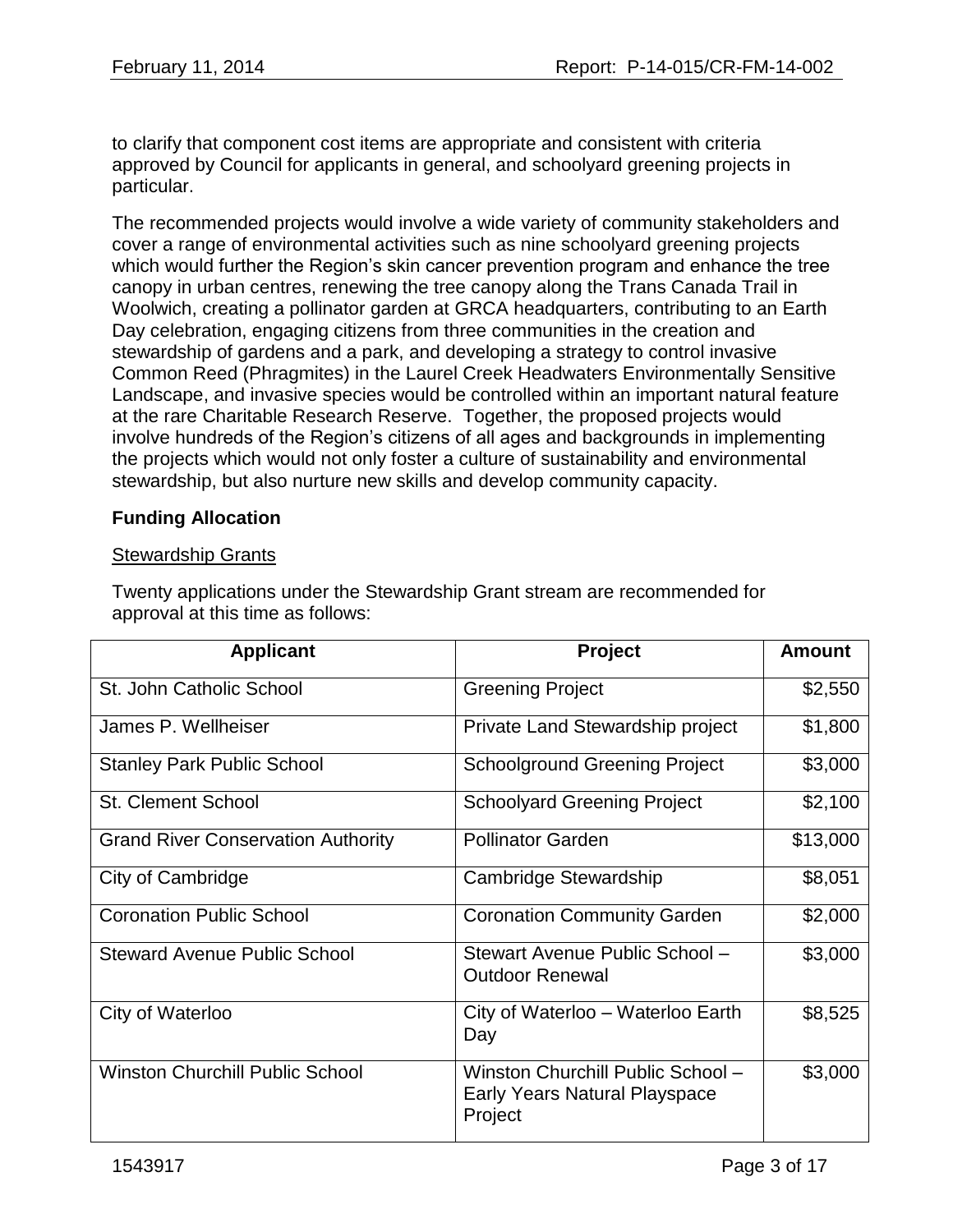| <b>Forest Hill Public School</b>                                                                                | Forest Hill's TreeGeneration -<br><b>Creating Shade for the Primary</b><br>Playground (Forest Hill Public<br>School) | \$3,000   |
|-----------------------------------------------------------------------------------------------------------------|----------------------------------------------------------------------------------------------------------------------|-----------|
| <b>Wilson Avenue Public School</b>                                                                              | <b>Wilson Wildlife Greening Project</b><br>(Wilson Avenue Public School)                                             | \$3,000   |
| House of Friendship                                                                                             | House of Friendship Gardens                                                                                          | \$14,152  |
| <b>CLIPPED outdoors</b>                                                                                         | Take-a-Hike                                                                                                          | \$3,920   |
| Sir Adam Beck Public School                                                                                     | Sir Adam Beck Public School<br>Footprints No-Mow Area<br><b>Naturalization Project</b>                               | \$2,000   |
| <b>Brigadoon Public School</b>                                                                                  | <b>Brigadoon Public School Greening</b><br>Project                                                                   | \$3,000   |
| Township of Woolwich                                                                                            | <b>TWEEC Ash Tree Removal and</b><br><b>Replanting Along Trans Canada</b><br>Trail in Woolwich Township              | \$17,750  |
| City of Kitchener                                                                                               | <b>Windale Park Rejuvenation</b>                                                                                     | \$2,800   |
| <b>Public Health Shade Working Group</b>                                                                        | Waterloo Region Shade Forum,<br>2014                                                                                 | \$1,200   |
| <b>Laurel Creek Headwaters</b><br><b>Environmentally Sensitive Landscape</b><br><b>Public Liaison Committee</b> | <b>Phragmites Management Strategy</b>                                                                                | \$1,910   |
| rare Charitable Research Reserve                                                                                | <b>Invasive Species Control in</b><br>"Hogsback" Woodland                                                            | \$13,447  |
|                                                                                                                 | <b>TOTAL</b>                                                                                                         | \$113,205 |

The recommended funding levels for the 21 stewardship projects range from \$1,200 to \$17,750. They have been grouped by size category in Table 2. It will be seen that all but four of the projects were for \$10,000 or under. There is a concentration of projects in the \$1,000 to \$5,000 category due to nine schoolyard greening projects, where the maximum allowable request is \$3,000.

#### **Recommended Environmental Stewardship Grants by Dollar Amount**

| Amount Requested   No. |                   |
|------------------------|-------------------|
| ≤ \$1,000              | $\mathbf{\Omega}$ |
| $$1,001 - $2,500$      | ิค                |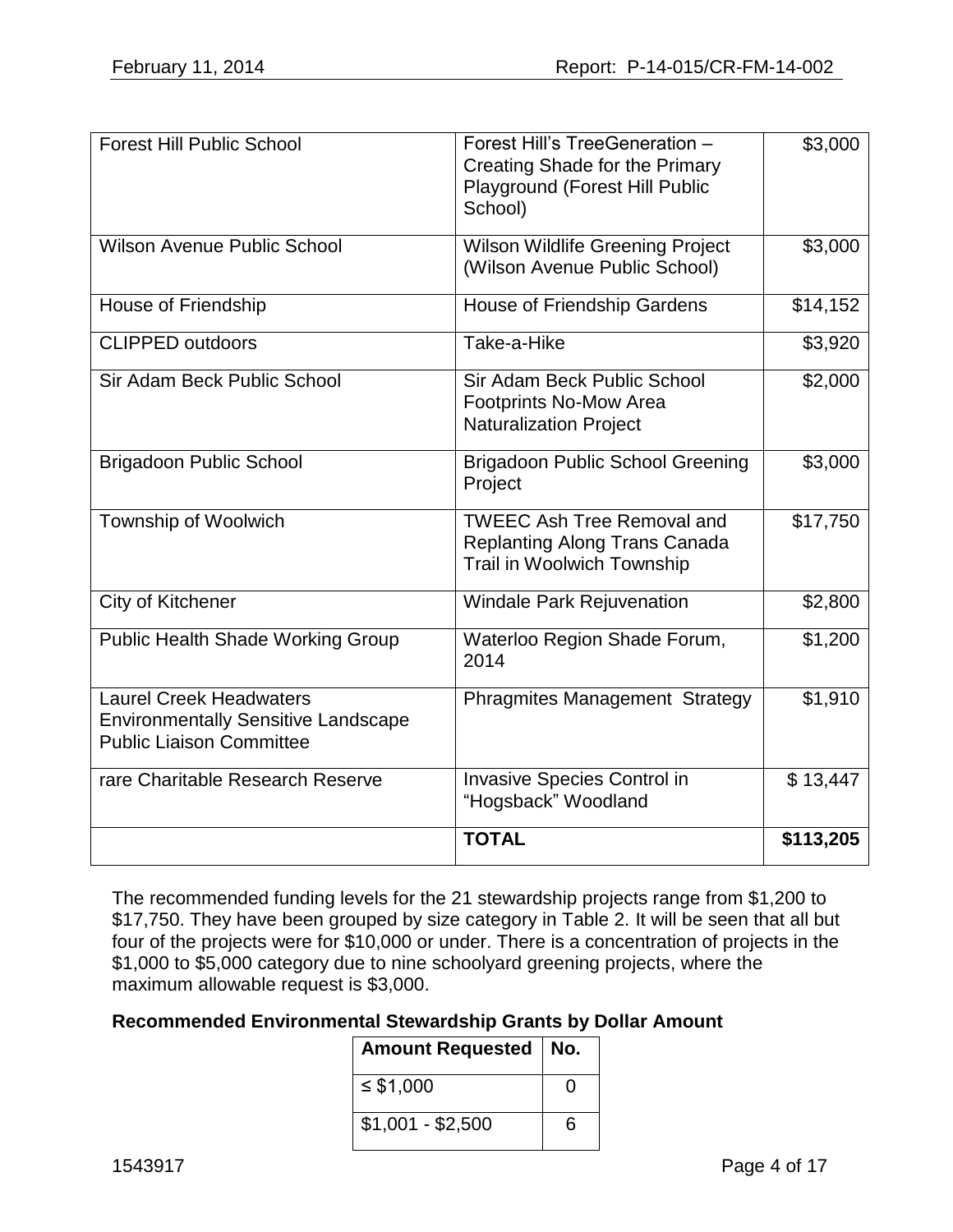| $$35,001 - $50,000$<br>Total | U<br>21 |
|------------------------------|---------|
| \$20,001 - \$35,000          | O       |
| $$10,001 - $20,000$          | 4       |
| $$5,001 - $10,000$           | 2       |
| $$2,501 - $5,000$            | g       |

The four largest recommended grants are for \$17,750 to the Township of Woolwich Environmental Enhancement Committee (TWEEC) for renewing the tree canopy along the section of the Trans Canada Trail between St. Jacobs and The Farmers' Market; \$14,152 to the House of Friendship for the second phase of the gardens being planted by and for the residents at their Kitchener residences; \$13,447 for the invasive species control at the rare Charitable Research Reserve Hogsback Woodland, and \$13,000 to the GRCA for the Pollinator garden project at Shade Mills. Fifteen of the 21 recommended stewardship stream projects comprising 72.6% of the recommended dollar allocations are intended to fund in whole or in part the planting of native trees in the rural and urban areas of the Region.

The recommended allocations would significantly assist with a variety of environmental projects some of which might not have been considered or which would have been initiated at a smaller scale without the assistance of the Community Environmental Fund. The recommended Regional grants totalling \$113,205 would be leveraged by financial and/or in-kind contributions from the applicants. Based on the project applications, staff has calculated that for every dollar of the recommended Regional stewardship stream grants, an additional \$2.69 would be invested in the projects by the proponents. Therefore the recommended grants of \$113,205 from the Region's Community Environmental Fund are calculated to yield an additional investment of approximately \$304,669 in cash or in-kind by the applicants.

#### Sustainability Grants

A total of 12 applications were received under the Sustainability Grant stream plus one more that overlapped with the fund criteria for the Stewardship Grant stream with a total grant request value of approximately \$109,000. The 2014 Regional Budget did not include financial support for the Sustainability Grant stream and therefore all applicants will be notified accordingly. The applicants to the Sustainability Stream are listed in Attachment 2.

1543917 Page 5 of 17 In response to comments made by Sandra Hill at the budget input meeting on January 7, 2014 regarding her ineligibility for a Region Community Sustainability Grant (CSG), staff had further discussion with Waste Management and Social Services staff in an effort to determine whether there are any other options or funding sources relative to her Furnish the Future initiative. No viable funding options were identified in either of those program areas relative to their respective mandates. However, avenues exist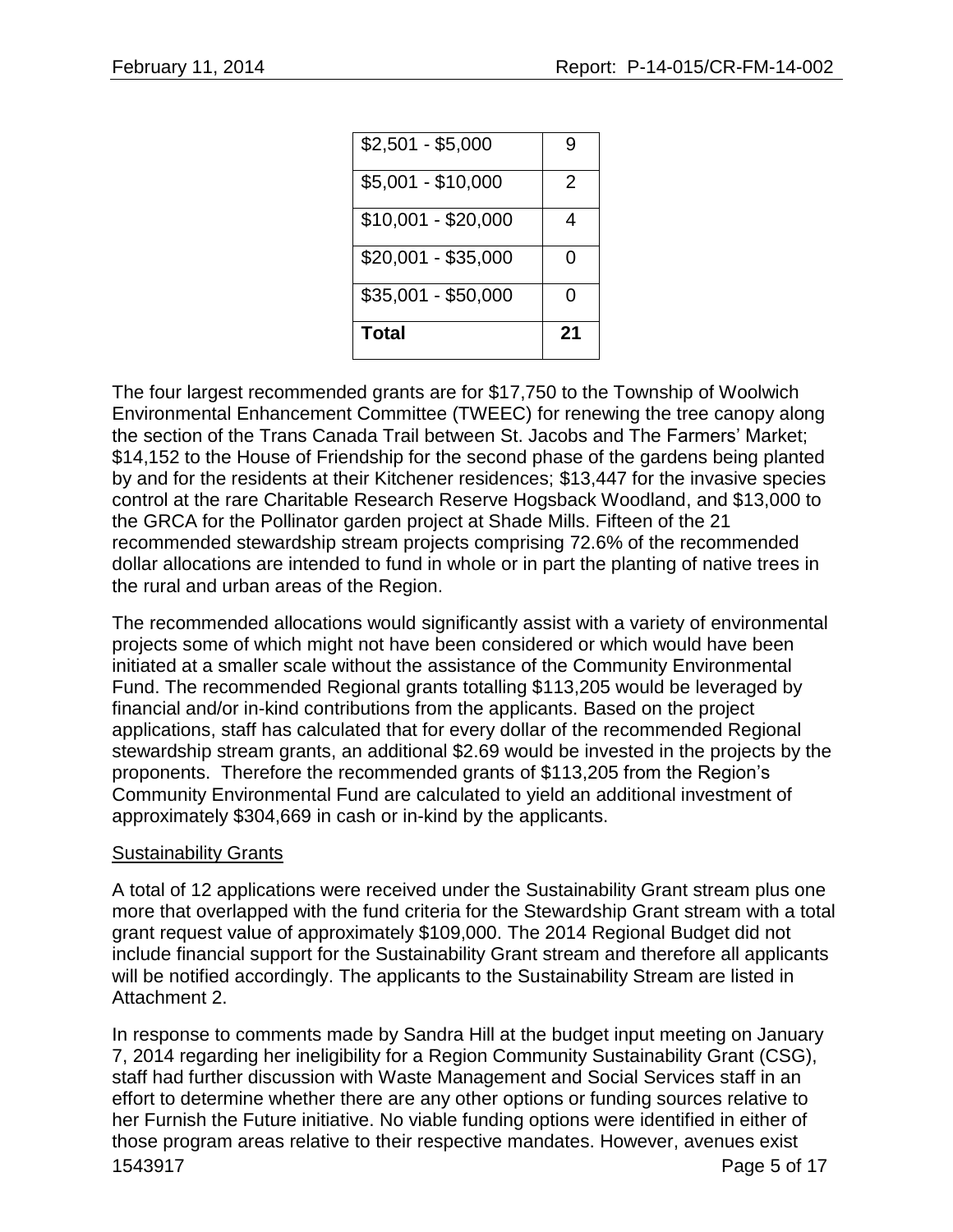through local social enterprise organizations to assist Ms. Hill with distribution of furniture to those in need, and staff have responded to Ms. Hill outlining the options available to her.

#### **Supplementary Comments**

At the end of the application form, applicants were asked to provide feedback to help improve the Community Environmental Fund. The first question asked how applicants found out about the Community Environmental Fund. Of the total 34 applicants, 31 answered. The results are outlined below. Some applicants heard from multiple channels.

| <b>Source</b>               | <b>Number of applicants</b> |
|-----------------------------|-----------------------------|
| Dennis Wendland,            |                             |
| <b>Evergreen Consultant</b> | 7                           |
| <b>Regional Staff</b>       | 6                           |
| <b>Emails</b>               | 6                           |
| Website                     | $\overline{4}$              |
| Area Municipal Staff        | 3                           |
| Newspaper                   | $\overline{2}$              |
| Posters                     | $\overline{2}$              |
| Eco-School representative   | 1                           |
| <b>Community Garden</b>     |                             |
| <b>Network</b>              | 1                           |
| <b>REEP Green Solutions</b> | 1                           |
| <b>Media Channels</b>       | 1                           |
| Waste newsletter            | 1                           |

The second question asked applicants to provide suggestions and comments. Of the total 34 applicants, 15 answered. The results are outlined below. Some applicants made multiple comments.

| <b>Comment/Suggestion</b>                              | <b>Number of applicants</b> |
|--------------------------------------------------------|-----------------------------|
| Thank you; the fund is a great resource.               |                             |
| The application form is straight forward/easy to fill. |                             |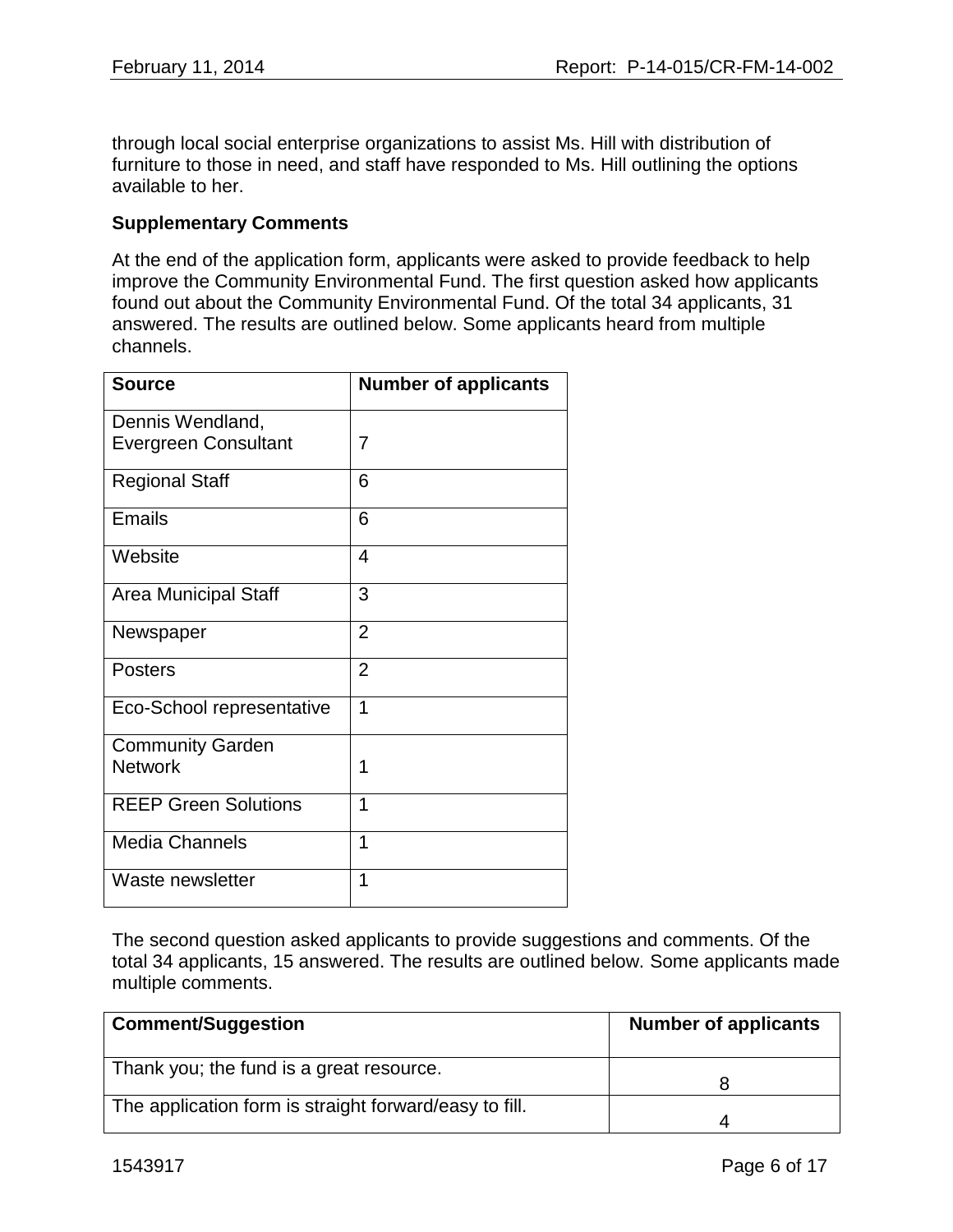| Applicant provided information pertaining to project details. |  |
|---------------------------------------------------------------|--|
| Applicant requested form be offered in Word format.           |  |

# **Conclusion**

In reviewing the applications, staff has followed up with applicants to further clarify details of their proposals, and ensure they are in the appropriate granting stream and that individual component items in the proposed project budgets are appropriate and comply with the guidelines earlier approved by Council for applications in general and for schoolyard greening projects in particular. Staff is now recommending that the 21 projects listed in summary form in Attachment 1 be funded. Subject to approval by Regional Council, successful recipients would receive formal letters specifying the total amount of the grant and the items for which it may be used. Where appropriate, some of those letters would be accompanied by an agreement, prepared with the assistance of Legal Services, by which the recipients commit to abide by the terms and conditions of the grant. Before payments are authorized, staff would continue to verify that the agreed upon works have been accomplished by reviewing brief reports completed by the recipients, conducting a site inspection where necessary, or receiving copies of studies or research.

Staff is recommending that two stewardship applications described in Attachment 3 not be funded at this time. One does not adequately fulfill sufficient criteria, and the other, which has considerable merit, is considered premature at this time,

# **Area Municipal Consultation/Coordination**

The application package was circulated to all Area Municipalities. The Cities of Cambridge, Kitchener and Waterloo and Township of Woolwich have all submitted applications for 2014 funding. All four of those Area Municipalities have received funding for other projects in previous years.

# **Corporate Strategic Plan:**

This initiative supports Focus Area 1 - Environmental Sustainability Actions: Develop and implement an integrated funding program to support community-based environmental initiatives and work in partnership with various stakeholders to develop policies and programs to provide shade (e.g. tree canopy) in our communities*.*

#### **Financial Implications**

The approved 2014 Planning, Housing and Community Services Capital program includes a budget of \$249,000 to support projects that enhance Environmental Stewardship (project 22027). This capital project is to be financed by Current Revenue. The recommended allocations in the Environmental Stewardship stream would be funded from this project. The 2014 Regional budget does not include financial support for the Community Sustainability initiatives at this time.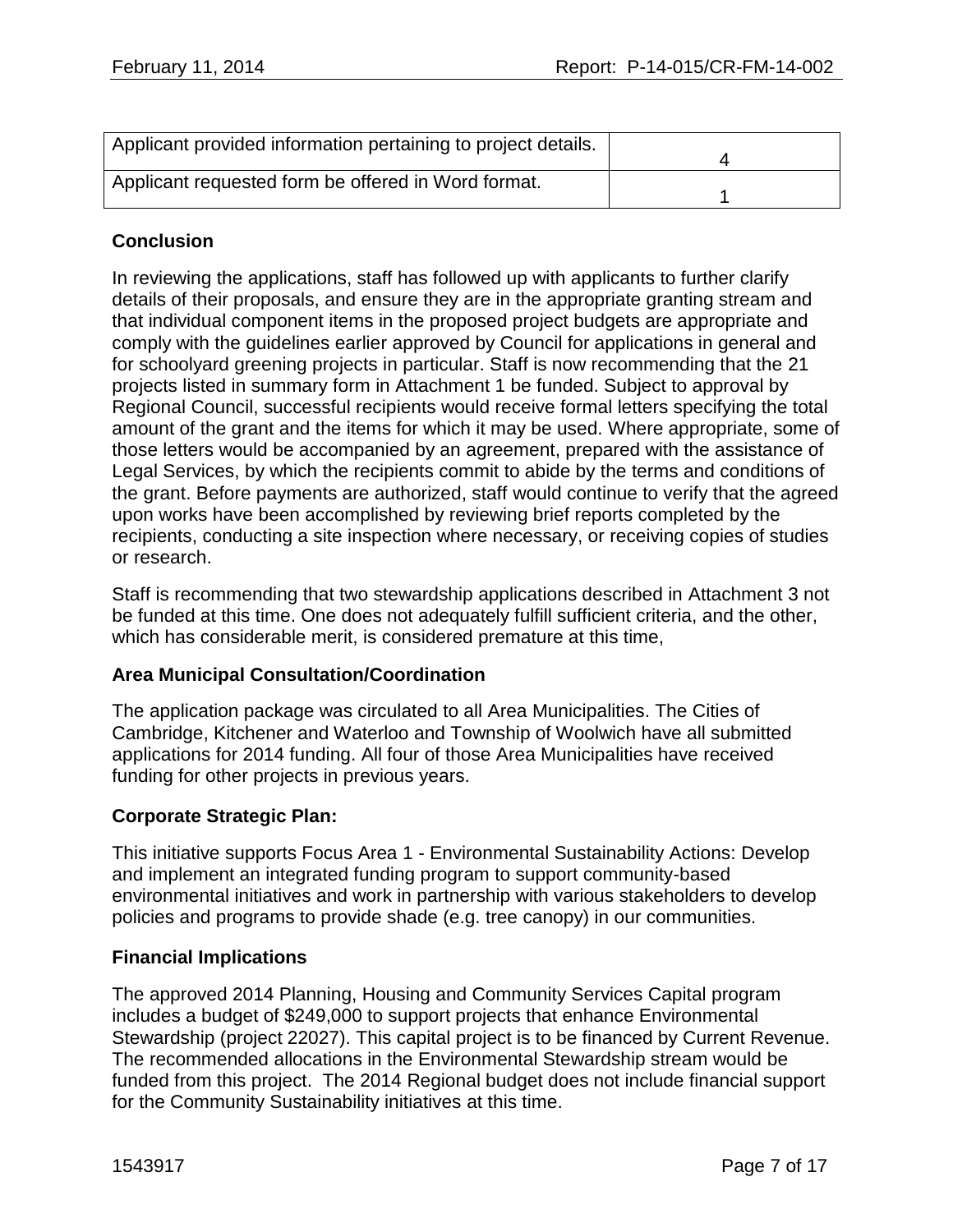#### **Other Department Consultations/Concurrence:**

Legal Services and Finance are involved in the administration of this fund.

#### **Attachments:**

- Attachment 1 Summary of Stewardship Projects Recommended for Approval
- Attachment 2 Summary of Sustainability Grant Applicants
- Attachment 3 Community Environmental Fund Applications Not Recommended for Approval
- **Prepared By: Chris Gosselin**, Manager of Environmental Planning **David Roewade**, Sustainability Planner, Corporate Resources
- **Approved By: Rob Horne**, Commissioner, Planning, Housing and Community Services **Gary Sosnoski**, Commissioner, Corporate Resources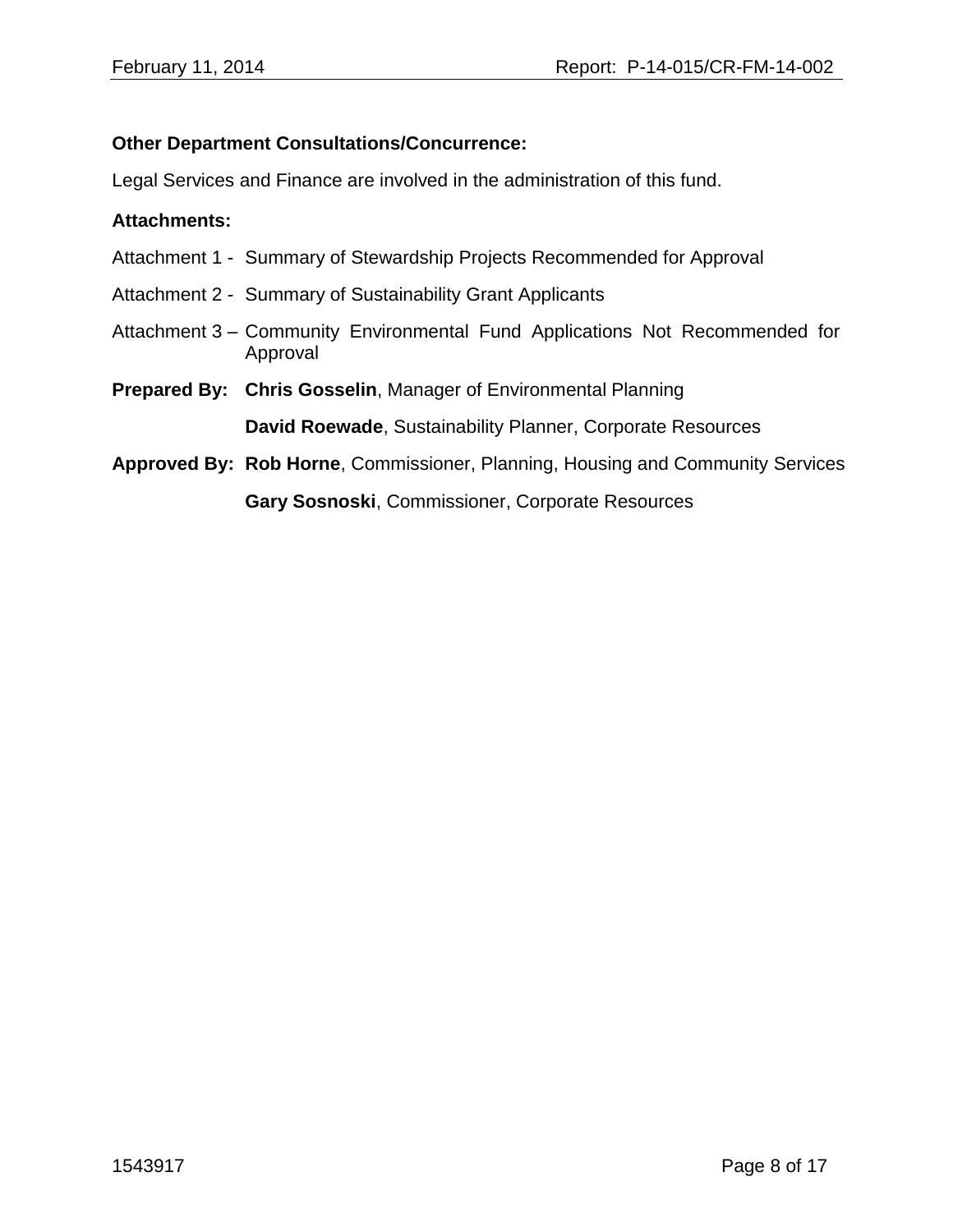### **Attachment 1**

### **Stewardship Grants Recommended For Approval – February 11, 2014**

#### **Project Number**

## **2014-01 St. John Catholic School Greening Project – (Category 2) - \$2,550**

In 2010-12, St. John's school underwent extensive renovations, and in 2014 the school intends to initiate some outdoor improvements. Students have indicated that, while they would like places for active play, they also value places to sit and engage in passive play activities. The installation of trees and rocks will provide shade and seating for students who desire times of passive play. The total value of the project including inkind contributions is \$3,000. It is recommended that up to \$2,550 be allocated to the St. John Catholic School Greening Project for the purchase of native trees and armourstone rocks.

### **2014-02 James P. Wellheiser – 4212/ 4218/ 4222 Trussler Road. (Category 1) - \$1,800**

This project is part of an ongoing planting of Carolinian tree species on the proponent's property which is located in a designated Core Environmental Feature on the banks of the Nith River near Ayr. The tree plantings are intended to help improve water quality flowing into the Nith River from an on-site pond. The project would be initiated by the removal of dead and ice storm-damaged willow trees and silt from the pond area. New trees would be planted by Boy Scouts. The owner often allows community groups to access his property. The total value of the project including in-kind contributions is \$4,263.75. It is recommended that up to \$1,800 be allocated to the Project for the purchase of trees and to cover the cost of renting equipment to remove damaged trees and sediment from the pond areas.

#### **2014-04 Stanley Park School Ground Greening project. (Category 2) - \$3,000**

The Stanley Park School Ground Greening Project is being initiated as part of the school's 50<sup>th</sup> anniversary celebration. The project comprises three phases: (1) Increase school ground shade, establish an outdoor classroom space and provide passive play space, (2) Provide shade for a creative playground area, and (3) establish a grove of trees. The project is being monitored and reported on by the school's parent council and involves students and volunteers under the guidance of the Greening Project Committee. The total value of the project including in-kind contributions is \$4,048. It is recommended that up to \$3,000 be allocated to the Stanley Park School Ground Greening Project for the purchase of native trees and armourstone rocks for seating.

# **2014-06 St. Clement School Yard Greening Project. (Category 2) - \$2,100**

St. Clement School's Greening Project is intended to provide increased shade areas with opportunities for passive recreation and learning. In addition, an existing Peace Garden will be improved with the addition of outdoor seating, and an outdoor classroom will be constructed using trees and seating rocks. Additional spaces will include a "Secret Place" and an "Intermediate Table Area" where trees and rocks will be used to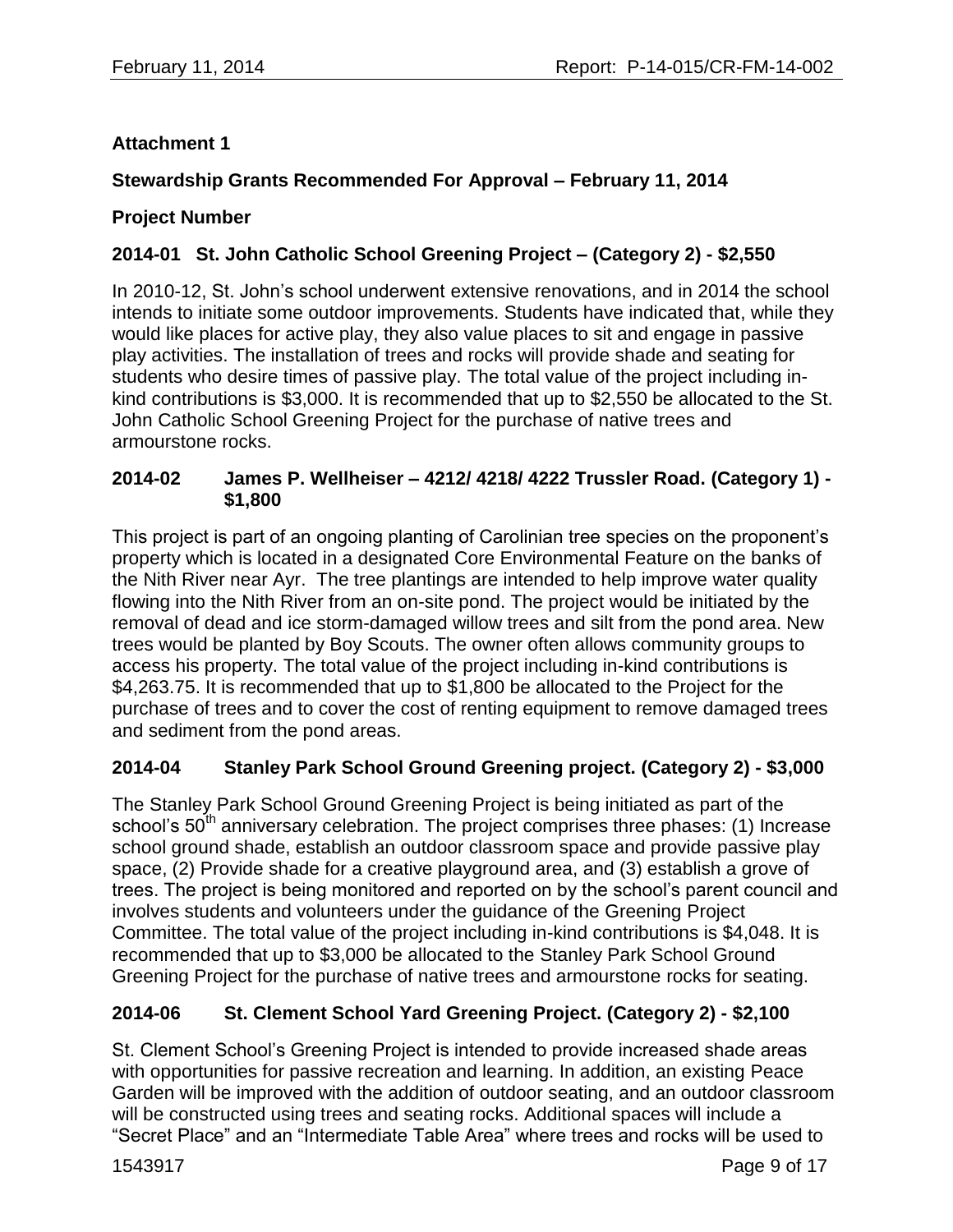create seating and shade for students. The total value of the project including in-kind contributions is \$9,368. It is recommended that up to \$2,100 be allocated to the St. Clement School Yard Greening Project for the purchase and installation of native trees and shrubs.

## **2014-07 G.R.C.A. Pollinator Gardens at Shades Mills and Laurel Creek Nature Centre (Category 2): \$13,000**

GRCA staff is proposing to create a wildflower/pollinator programme for the Shades Mill Nature Centre in Cambridge and the Laurel Creek Nature Centre in Waterloo. Pollinator gardens will be created at both sites which will serve as living classrooms to students who will be involved in seed collection, propagation, and tending of the gardens. When the gardens are established, students will be able to harvest seeds which can be planted back at their schools or at home. This will educate the public, and encourage them to use native plants in their gardens in order to conserve native pollinators. The project will educate students and adults as to the importance of our native pollinators. The total value of the project, including in-kind contributions is \$73,550. It is recommended that up to \$13,000 be allocated to the Grand River Conservation Authority for the purchase of supplies and to defray a portion of the wages of a contractor who can develop the gardens and interpret them to the public.

# **2014-08 Cambridge City Green Stewardship Projects (Category 1): \$ 8,051**

Since 2007, the Cambridge City Green initiative has partnered with various private and voluntary sector organisations to carry out projects to enhance the natural environment in the City by planting thousands of native trees and plants. The projects are carried out by volunteers supported by City staff and other resources. This year, support is being sought for 11 of the 14 projects. These involve purchasing and planting native vegetation, installing a Kestrel and Wood Duck boxes, and creating educational and publicity materials. The total value of the 11 projects for which Community Environmental Fund support is requested is \$56,713. It is recommended that up to \$8,051 be allocated to the Cambridge City Green Stewardship Project for the purchase of native plants, the installation of kestrel and Wood Duck boxes and bird cam, and the production of educational and publicity materials.

# **2014-12 Coronation Community Garden (category 4): \$2,000**

Staff at Coronation Public School is planning to initiate a community garden to engage residents of The Lang Farm community and strengthen relations between the school and the community. Its purpose is to engage and educate community members about environmental stewardship, food production, and to educate them to take an active role in promoting the general well being of the community. The proposed garden will feature "heritage" varieties of fruits and vegetables. It will teach community members about the stewardship of soil, composing, and sustainable food production. The total value of the project including in-kind contributions is \$9,560. It is recommended that up to \$2,000 be allocated to the Coronation Community Garden for the purchase of topsoil, construction of ten raised beds, planting materials, and outreach and publicity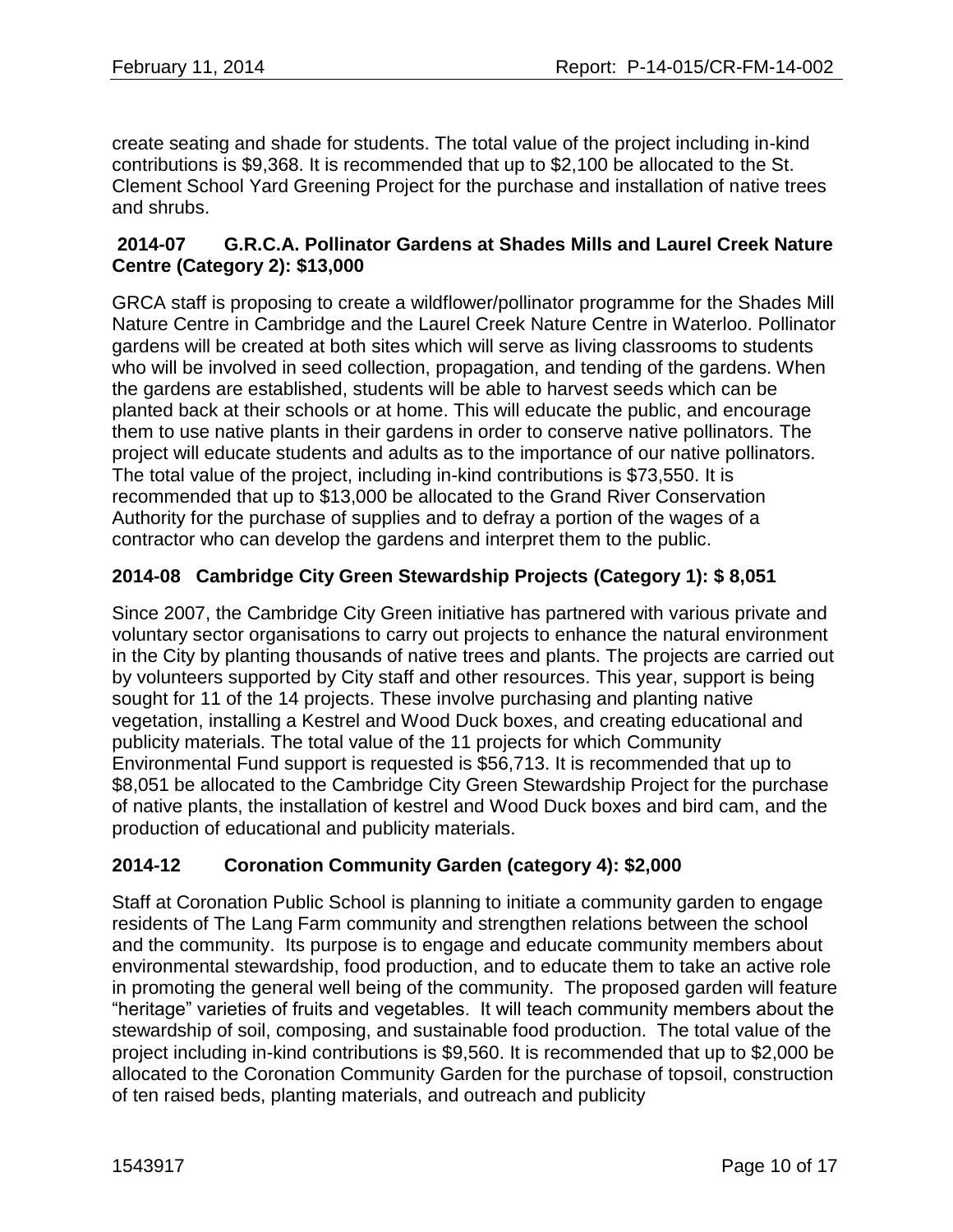## **2014-13 Stewart Avenue Public School – Outdoor Renewal. (Category 2) - \$3,000**

The school council of Stewart Avenue Public School's has been fundraising in order to carry out renewal of the school grounds. The entire project comprises planting of native tree species, the installation of armourstone seating rocks and some play equipment. The total value of the project including in-kind contributions is \$.14,209. It is recommended that up to \$ 3,000 be allocated to the Project for the purchase and installation of native trees and armourstone seating rocks to be used to create a sheltered grove for quiet play and reflective activities.

# **2014-14 City of Waterloo – Waterloo Earth Day. (Category 1) - \$8,525**

The City of Waterloo and the Grand River Conservation Authority have been partners for over 10 years in offering Waterloo Earth Day as a free community event. Waterloo Earth Day serves to remind residents how important the environment is to the quality of life in Waterloo. The event seeks to promote awareness and understanding of the importance of natural resources, fostering sustainability and community stewardship through activities such as tree planting, stewardship activities and educational opportunities. The total value of the project including in-kind contributions \$22,400.00. It is recommended that up to \$8,525 be allocated to the Waterloo Earth Day Project for the purchase of native trees and shrubs as well as activities and promotional materials for the Earth day celebration.

### **2014-15 Winston Churchill Public School – Early Years Natural Playspace Project. (Category 2) - \$3,000**

The Early Years Natural Playspace project is intended to create an outdoor kindergarten play and learning environment through planting native trees and installing seating places using armourstone rocks. The area will connect children with nature and enhance their knowledge and awareness of inquiry and play-based learning. Through community involvement in the project a sense of ownership for shared spaces both during and outside of school hours. The total value of the project including in-kind contributions is \$4,000. It is recommended that up to \$3,000 be allocated to the Winston Churchill Public School – Early Years Natural Playspace Project for the purchase of native trees, armourstone rocks, topsoil and mulch.

### **2014-17 Forest Hill's TreeGeneration – Creating Shade for the Primary Playground (Forest Hill Public School). (Category 2) - \$3,000**

This project is part of an ongoing multi-phase greening initiative on the Forest Hill Public School's playground to provide shade to the primary playground area. Previous tree plantings have proven to be successful in terms of providing shade and serving as valued teaching resources. It is anticipated that several ash trees will succumb to Emerald Ash Borer, and trees of other species are now being planted to replace them. Previous phases of the project have been funded by the school community and from other funding sources. The total value of the current phase of the overall project including in-kind contributions is \$4,659.26. It is recommended that up to \$3,000 be allocated to the Forest Hill Public School TreeGeneration Project for the purchase and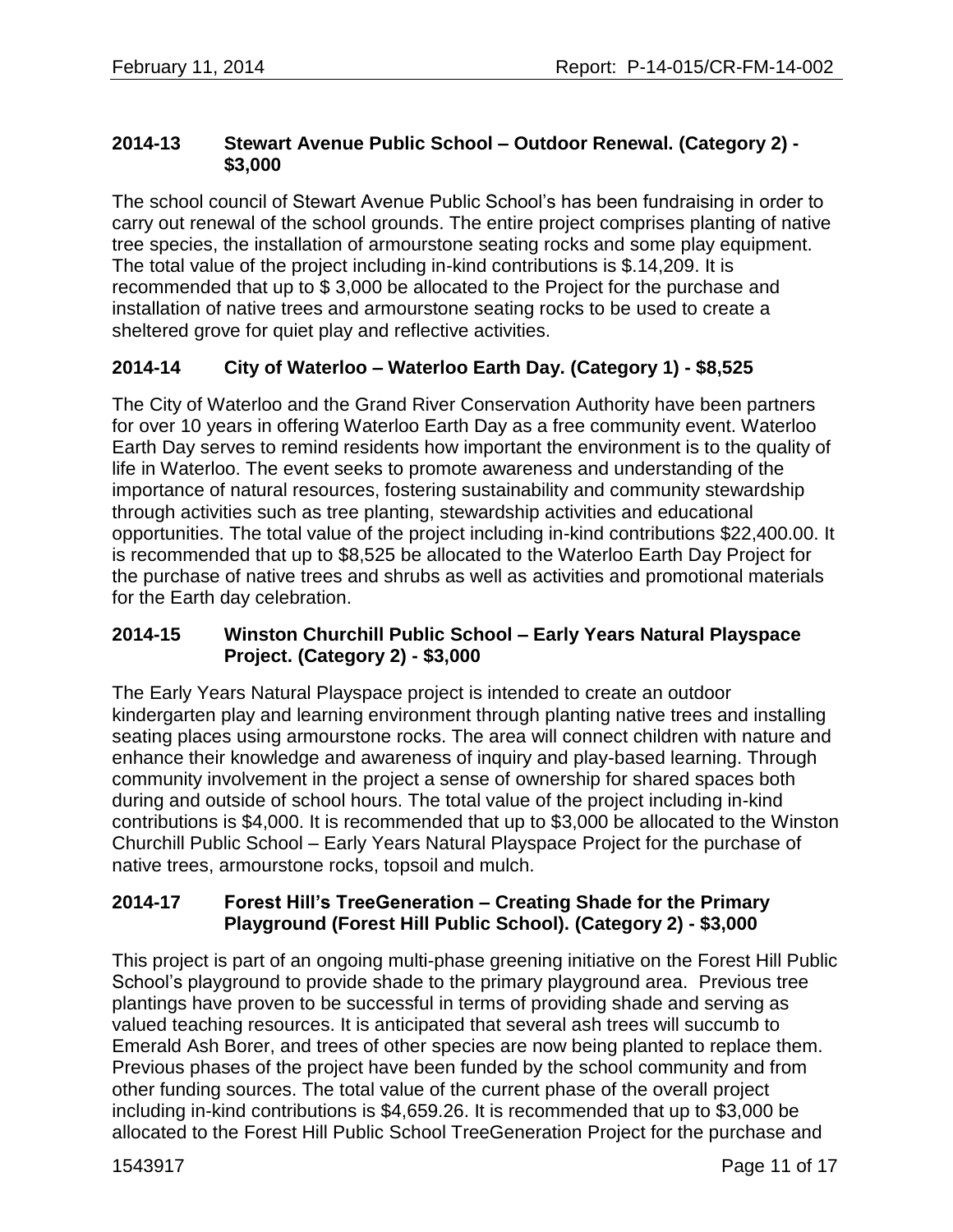installation of native trees, mulching materials, and protective fencing to be installed around the trees.

# **2014-18 Wilson Wildlife Greening Project (Wilson Avenue Public School). (Category 4) - \$3,000**

The three-phase Greening Project at Wilson Avenue Public School is being organized and led by the school administration and the school council. The purpose is to engage the school community in developing and implementing a plan to improve the school property by increasing the diversity of tree species and shade cover on the playground. This will provide students with opportunities for active and passive play and exploration of nature. The school grounds are also used and enjoyed by the wider neighbourhood community. Elements of the project include a stone dust path, armourstone seating, and tree and shrub plantings. The total value of the second phase of the project including inkind contributions is \$ 33,116.50. It is recommended that up to \$ 3,000 be allocated to the second phase Wilson Avenue Public School Greening Project for the purchase of native trees, armourstone rocks, and soil amendments.

# **2014-20 House of Friendship Supportive Housing Community Garden Project (Category 4): \$14,152**

In 2013, Eby Village was granted funds from the Community Environmental Fund to develop a community garden for and by the residents. The project was a notable success. Not only has it improved the appearance of the site and transformed the rear of the building from a sterile area to an inviting and well-used gathering place, but it has also taught residents about the planning and care of gardens and more generally about collaboration to achieve larger objectives. Residents take obvious pride in the transformation. The House of Friendship is now proposing to create similar projects at its Charles Village and Cramer House properties. These will enhance the urban environment in this corner of Downtown Kitchener and also engage the residents. The Community Environmental Fund funded a part-time Project Leader in 2013 who proved to be essential to the success of the project. Significant in-kind donations of materials and expertise supplemented this position and ensured success. The total value of the 2014 Supportive Housing Community Garden Project is \$61,588. It is recommended that up to \$14,152 be allocated to Eby Village to hire a Part-time Project Leader for this project.

# **2014-21 CLIPPED Outdoors Take-a-Hike Project (Categories 4,7): \$3,920**

CLIPPED Outdoors is devoted to encouraging women and their families to experience outdoor activities such as cycling and exploring publicly accessible natural areas. The proposed Take-a-Hike project will involve giving women and their families guided tours of local greenspaces and natural areas each Saturday during July and August. The event leaders and invited guest speakers will interpret the elements of the natural environment and "green infrastructure" at each site. The walks will not only inform participants, but also develop a sense of responsibility and stewardship of the natural environment in our urban centres. To foster a spirit of sustainability, participants will be encouraged to use GRT or Bikeshare to the events. The total value of the project is \$8,443. It is recommended that up to \$3,920 be allocated to the CLIPPED Outdoors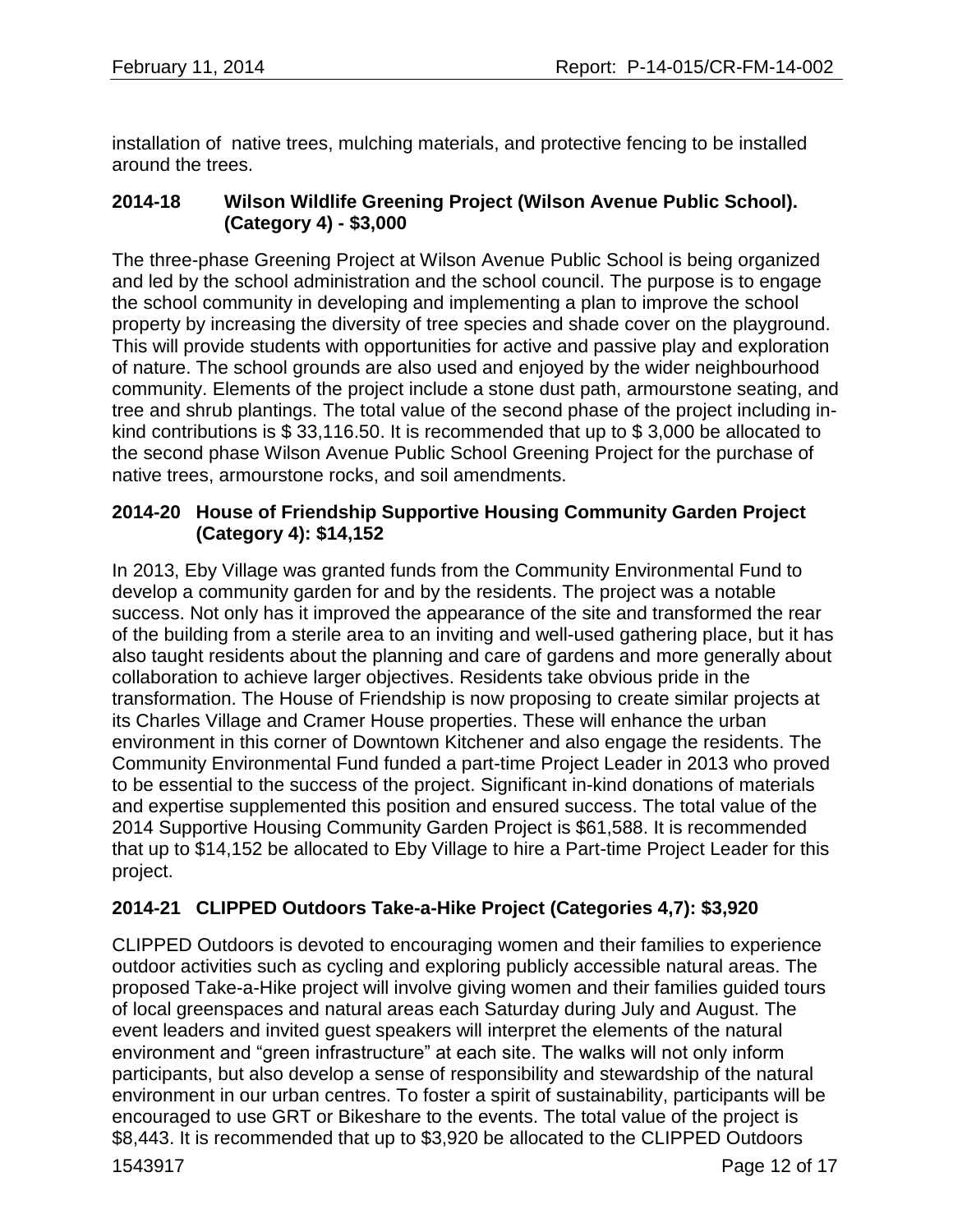Take-a-Hike programme to defray part of the wage costs of the programme instructor as well as some programme, media, and promotional costs.

## **2014-26 Sir Adam Beck Public School Footprints No-Mow Area Naturalization Project (Category 2) - \$2,000**

Sir Adam Beck Public School was the recipient of a previous Community Environmental Fund stewardship grant in 2012 which was used to establish a healthy play space complete with shade trees and wind breaks on the grounds of this relatively new school. The establishment of naturalised areas would also provide a locale for outdoor and environmental education. The second phase of the project will continue the development of this area through naturalized landscaping and the installation of rocks, trees and a vine-covered pergola for a shaded teaching area and the attraction of birds and insects. The total value of the project including in-kind contributions is \$5,883.07. As this is a second schoolyard application to the Community Environmental Fund, the maximum amount allowable for this project is \$2,000.00. It is recommended that up to \$2,000 be allocated to the Project for the purchase of rocks, native trees and vines, and the design and installation of educational signage.

# **2014-28 Brigadoon Public School Greening Project. (Category 4) - \$3,000**

Brigadoon Public School contains many natural features due to its location and topography. Nevertheless, the topography poses some challenges in the form of site drainage and soil erosion. It is proposed to install two tiers of armourstone on a significant slope to provide seating space and an outdoor classroom and in the process control soil erosion. Part of the upper slope will be re-vegetated with native meadow species which will prevent slope erosion and also attract native pollinators. Removal of declining and dying ash trees will be offset by planting several native trees in the vicinity of play structures which are currently exposed to direct sunlight. The total value of the project including in-kind contributions is \$15,100. It is recommended that up to \$3,000 be allocated to the Project for the purchase of native trees and armourstone rocks.

# **2014-29 TWEEC Ash Tree Removal and Replanting Along Trans Canada Trail in Woolwich Township. (Category 2) - \$17,750**

Through an agreement with the Region, the Township of Woolwich has developed a segment of the Trans Canada Trail along the side of the Regional Road 85 right-of-way between St. Jacobs and the Farmers' Market. When the trail was constructed in 2000, native ash trees were planted along it to provide shade to walkers. Many of those trees are now dead or dying (in large part due to the Emerald Ash Borer). The Township of Woolwich Environmental Enhancement Committee, Trees for Woolwich, and the Woolwich Trails Group are proposing to plant native trees to replace the ash trees in order to provide shade, improve the aesthetic quality of the trail, and attenuate sound and wind. It is also anticipated that the trees will serve as habitat for wildlife, and in particular birds. The project is anticipated to be carried out over a three-year period with tree planting occurring in the first year and partial removals of ash each of the three years to reduce the visual impact and allow establishment of the planted trees. The Region's Transportation Division is in support of this proposal. The total value of the project including in-kind contributions is \$21,800. It is recommended that up to \$17,750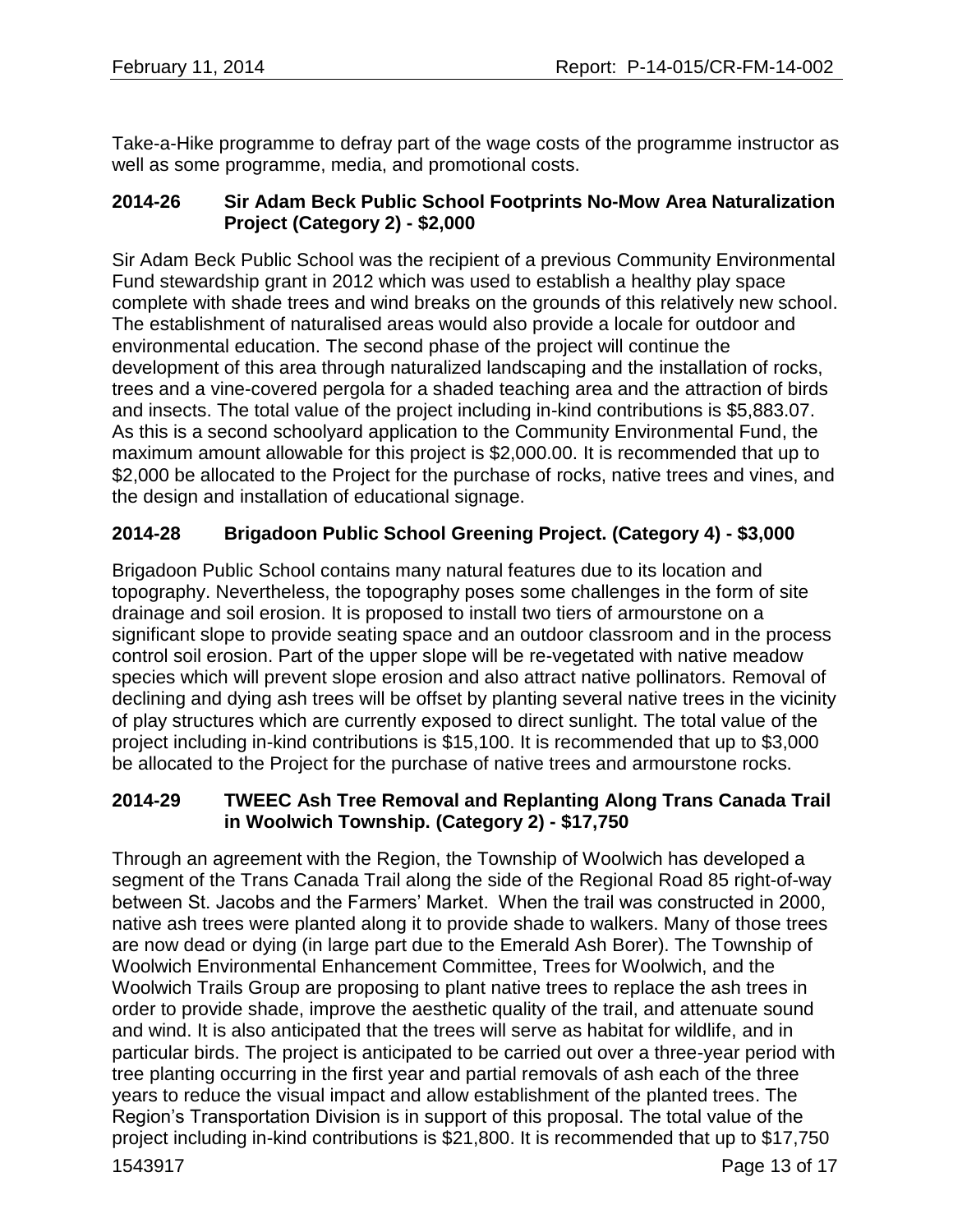be allocated to the Township of Woolwich TWEEC Ash Removal and Replacement Tree Planting on the Trans Canada Trail Project for the purchase, installation, and after-care of native trees as well as the removal and chipping of dead and dying ash trees.

# **2014-32 Windale Park Rejuvenation Project (Category 2): \$ 2,800**

Windale Park is located in the Valleyview area of Kitchener adjacent to the Conestoga Parkway. The neighbourhood contains many social housing projects, including one operated by Waterloo Regional Housing. The park is somewhat isolated from the rest of the community. It is also notably lacking in trees and amenities. In 2010, a community "safety can be fun" event won the City of Kitchener Festival of Neighbourhoods \$10,000 prize. The money is to be put toward rejuvenating the park. By planting trees and improving vegetation, it is expected that the park will attract greater usage and improve community safety. In cooperation with the Waterloo Regional Police Service and the Public Health Department, Safety and Shade audits have been carried out to inform the redesign of the park. The total value of the project including in-kind contributions from the City of Kitchener and other community partners is: \$26,110. It is recommended that up to \$2,800 be allocated to the City of Kitchener Windale Park Rejuvenation Project for the purchase of native shade trees and armourstone blocks for seating.

# **2014-34 The Waterloo Region Shade Forum, 2014 (category 4): \$1,200**

The Waterloo Region Shade Working Group is planning to host a fourth Shade Forum in the fall of 2014. The target audience is municipal and school board planners and maintenance staff with an interest in urban design and the operation of parks and greenspaces. Previous Shade Forums have educated the group as to the benefits of shade for skin cancer prevention, mitigation of urban "heat island effects", and the enhancement of livability in our urban centres. At present, policies promoting shade have been included in Area Municipal official plans, and agency staff are now developing shade promotion within their areas of jurisdiction. The total cost of holding the Shade Forum is: \$3,740. It is recommended that up to \$1,200 be allocated tohelp defray the costs of hosting the 2014 Waterloo Region Shade Forum.

### **2014-35 Phragmites Management Strategy in Laurel Creek Headwaters Environmentally Sensitive Landscape (category 1): \$1,910**

Common Reed (Phragmites australis) is a highly invasive non-native species that has proliferated across southern Ontario. It is to be seen along roadsides and the edges of wetlands where it threatens the ecological integrity of natural areas. It has been identified as a major concern of the Ontario Invasive Plant Council. Phragmites is now threatening the natural environment of the Laurel Creek Headwaters ESL. At the end of 2013, the Laurel Creek Headwaters Environmentally Sensitive Landscape Public Liaison Committee endorsed a project to develop a strategy to control this plant within the ESL before it becomes more established. Working in partnership with the University of Waterloo Faculty of Environmental Studies, it is proposed to develop a program of Phragmites control by reviewing scientific literature for relevant control practices, mapping occurrences of Phragmites within the ESL, and identifying site characteristics that would influence control mechanisms. This will result in the production of a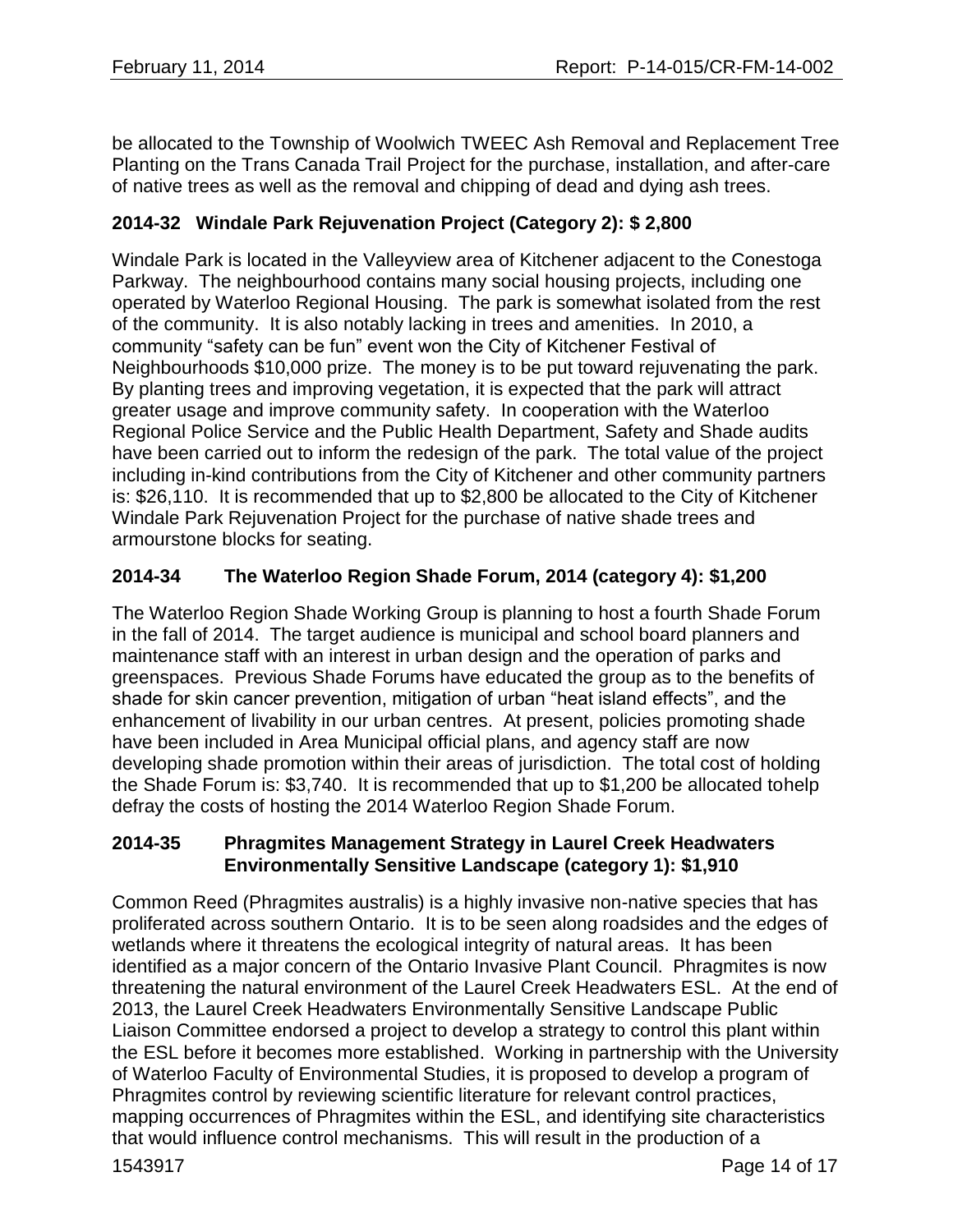scientifically-based strategy for control within the ESL. The total cost of the project is: \$1,910. It is recommended that up to \$1,910 be allocated to the Faculty of Environmental Studies for the Phragmites Control Strategy for the Laurel Creek Headwaters ESL to be used to hire an undergraduate environmental studies student and to purchase services and materials required to complete the strategy.

#### **2014-36 Invasive Species Control at rare Charitable Research Reserve "Hogsback" Woodland (category 1): \$13,447**

The "Hogsback" woodland is a large natural feature on the eastern part of the rare Charitable Research Reserve which also forms the boundary of the Blair-Bechtel-Cruickston Environmentally Sensitive Landscape. The area serves as the headwaters of Cruickston Creek. Through the recently-completed Cambridge West Master Environmental Servicing Plan, it was determined that the feature warrants consideration as a new Environmentally Sensitive Policy Area, tentatively called the Cruickston Creek Headwaters. The northern portion of the feature which is owned by rare contains several invasive non-indigenous species: Common and Glossy Buckthorn, Phragmites, and two species of exotic barberry. All threaten the ecological integrity of the feature. It is proposed to control these species and to enhance the feature with plantings of suitable native trees and shrubs. The total value of the project including in-kind contributions is \$34,227. It is recommended that up to \$13,447 be allocated to the Project for the purchase of native plant materials and tools required to remove or kill off invasive plants.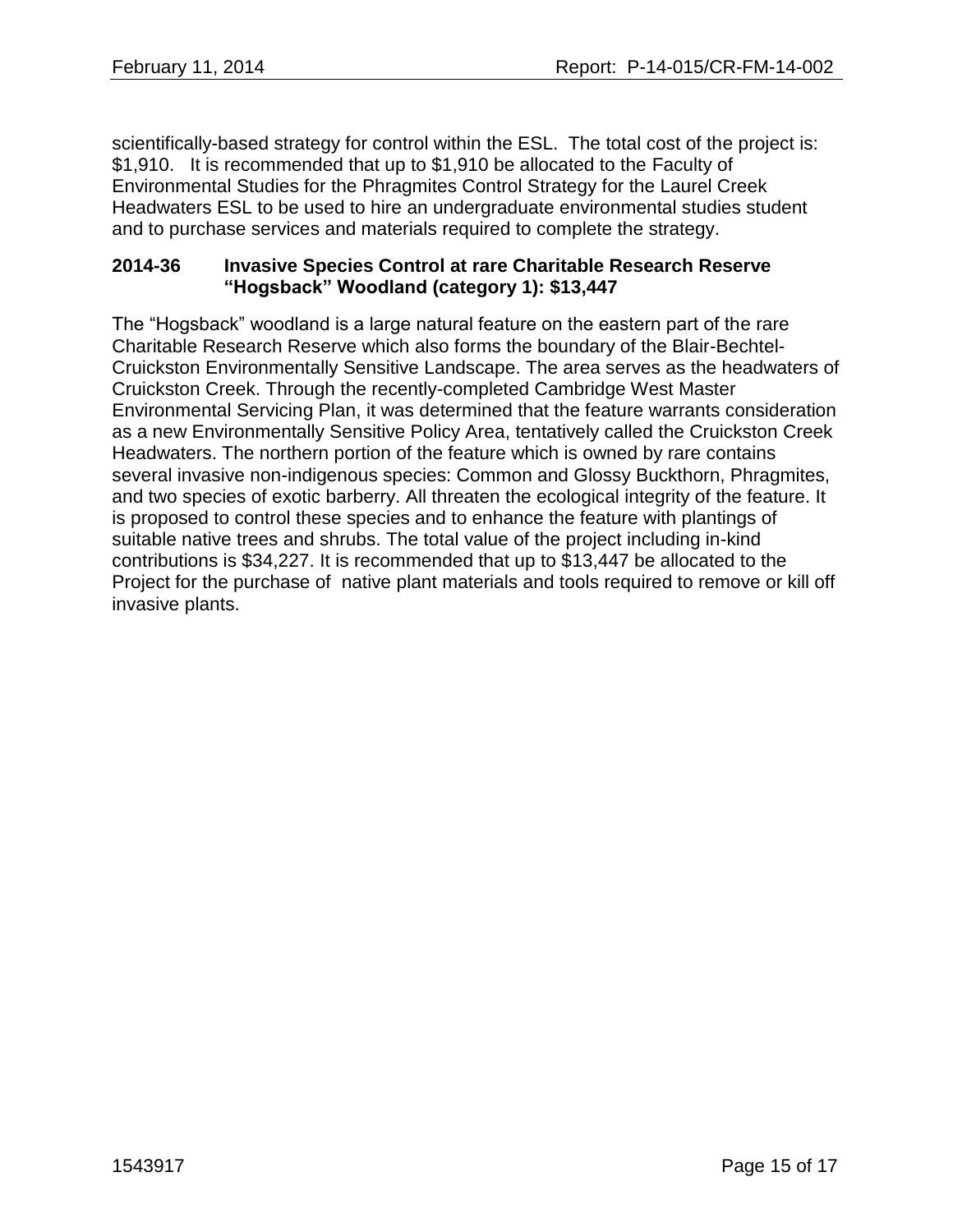# **Attachment 2**

# **Sustainability Grant Applicants**

| <b>Monsignor Haller Elementary</b><br>School | The 4 <sup>th</sup> R, Water Refill Station                   | \$1,600  |
|----------------------------------------------|---------------------------------------------------------------|----------|
| City of Kitchener                            | <b>Waste Diversion at Recreation</b><br>Centres               | \$15,000 |
| <b>Guelph Street Community Garden</b>        | Good to the Last Drop: Rainwater<br>Harvesting                | \$7,304  |
| <b>Kitchener Horticultural Society</b>       | Rainwater Harvesting at Rockway<br>Gardens                    | \$5,079  |
| University of Waterloo                       | <b>Managing End-of-Life Textiles</b>                          | \$4,996  |
| <b>Galt Collegiate Institute</b>             | <b>CGI Hydration System</b>                                   | \$6,000  |
| Sustainable Waterloo Region                  | Development of an Electric Vehicle<br><b>Charging Network</b> | \$15,000 |
| The Working Centre                           | <b>Building a Bicycle Culture</b>                             | \$5,000  |
| <b>Grand River Public Bike Share</b>         | <b>Grand River Public Bike Share</b>                          | \$15,000 |
| <b>Wilfrid Laurier University</b>            | Laurier Living Lab                                            | \$15,000 |
| <b>Furnish the Future</b>                    | <b>Furnish the Future</b>                                     | \$15,000 |
| <b>Green Rocket</b>                          | <b>Waterloo Region Environment</b><br><b>Network</b>          | \$4,615  |